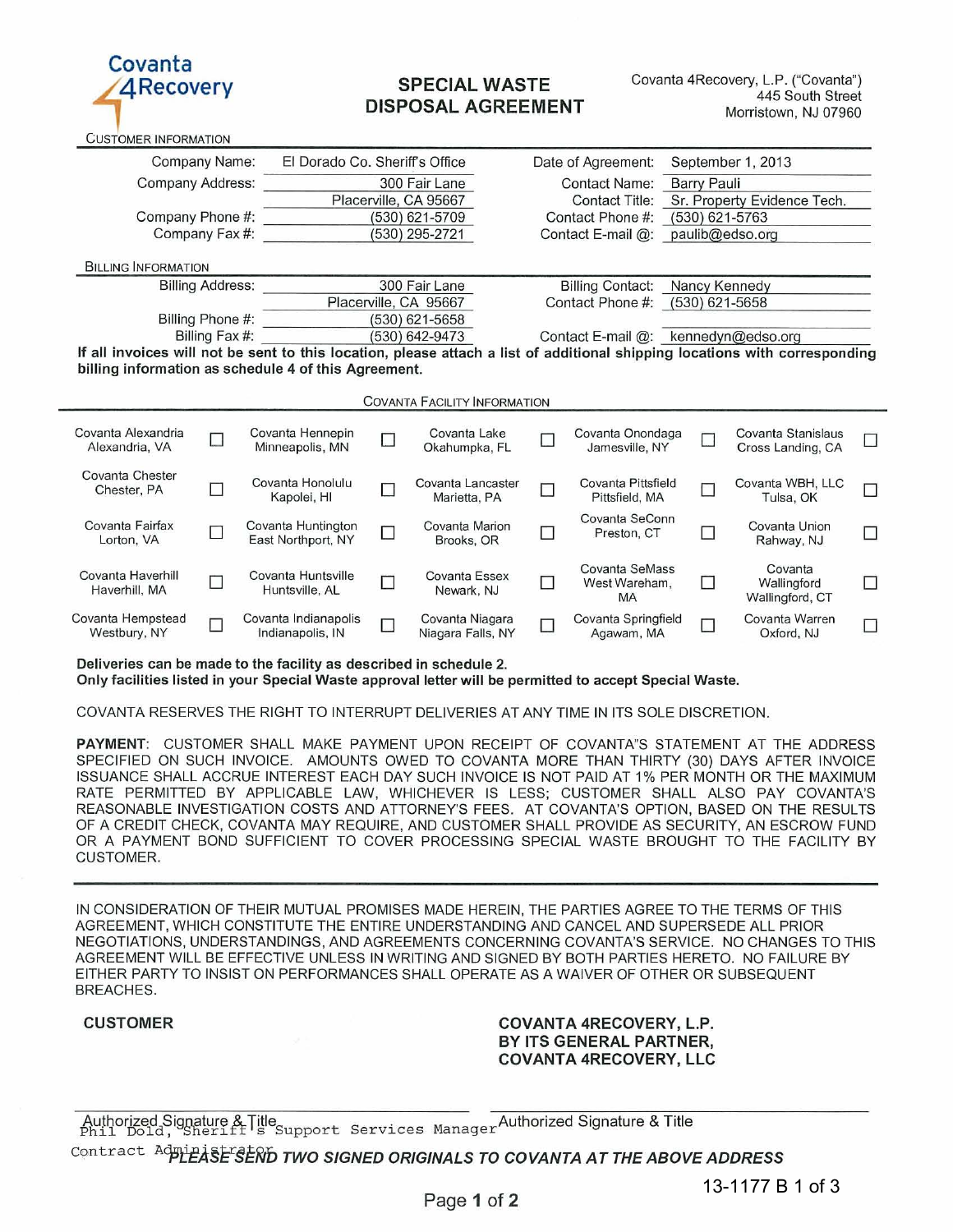# **TERMS AND CONDITIONS OF DISPOSAL SERVICES AGREEMENT**

- 1. CUSTOMER SHALL DELIVER, AND COVANTA SHALL RECEIVE AND DISPOSE OF, CUSTOMER'S SPECIAL WASTE WHICH HAS BEEN APPROVED FOR DELIVERY BY COVANTA UNDER AN APPROVAL LETTER, AS DEFINED IN PARAGRAPH 2, BELOW. SPECIAL WASTE DOES NOT INCLUDE UNACCEPTABLE WASTE OR HAZARDOUS WASTE. HAZARDOUS WASTE SHALL MEAN ANY WASTE WHICH IS LISTED, HAS THE CHARACTERISTICS OF, OR IS OTHERWISE IDENTIFIED AS A HAZARDOUS WASTE OR SUBJECT WASTE UNDER APPLICABLE STATE OR FEDERAL LAWS OR REGULATIONS, INCLUDING WITHOUT LIMITATION THE RESOURCE CONSERVATION AND RECOVERY ACT OF 1976 (42 U.S.C. ET SEQ. AND THE REGULATIONS PROMULGATED THEREUNDER). UNACCEPTABLE WASTE SHALL MEAN: ANY NON·HAZARDOUS WASTE WHICH IS NOT PERMITTED TO BE PROCESSED AT A FACILITY UNDER APPLICABLE LAWS OR PERMITS; SOURCE, SPECIAL NUCLEAR OR BY·PRODUCT MATERIAL AS DEFINED BY THE ATOMIC ENERGY ACT OF 1954 AND THE REGULATIONS THEREUNDER; ASBESTOS· CONTAINING WASTE; MERCURY·CONTAINING WASTE; AND ANY WASTE DELIVERED BY CUSTOMER WHICH IS NOT APPROVED BY COVANTA FOR DELIVERY UNDER AN APPROVAL LETTER OR WHICH DOES NOT CONFORM TO THE INFORMATION PROVIDED TO COVANTA BY CUSTOMER WITH RESPECT TO SUCH WASTE. COVANTA SHALL BE ENTITLED TO REJECT ANY AND ALL WASTE WHICH IS NOT SPECIAL WASTE. COVANTA SHALL HAVE THE RIGHT TO INSPECT THE CONTENTS OF ANY VEHICLE. AT COVANTA'S REQUEST, CUSTOMER SHALL PROMPTLY CONTAIN, CLEAN UP AND REMOVE IN ACCORDANCE WITH APPLICABLE LAWS ANY UNACCEPTABLE WASTE OR HAZARDOUS WASTE IT DELIVERS TO THE FACILITY. IF CUSTOMER DOES NOT IMMEDIATELY UNDERTAKE SUCH ACTIONS, COVANTA MAY UNDERTAKE THEM AT CUSTOMER'S EXPENSE AND AS CUSTOMER'S AGENT. ALL COSTS, EXPENSES, FINES AND PENALTIES IN CONNECTION WITH SUCH HAZARDOUS OR UNACCEPTABLE WASTE SHALL BE PAID BY CUSTOMER. A SURCHARGE OF \$500.00 PER LOAD WILL BE CHARGED BY COVANTA AND PAID BY CUSTOMER FOR ANY LOADS WHICH UPON INSPECTION, ARE FOUND TO CONTAIN HAZARDOUS OR UNACCEPTABLE WASTE. IN ADDITION, IN THE EVENT OF A SPILL OR RELEASE OF WASTE DELIVERED BY CUSTOMER WHILE SUCH WASTE IS IN CUSTOMER'S CONTROL, CUSTOMER SHALL CONTAIN AND CLEAN UP THE SPILL OR RELEASE IN ACCORDANCE WITH APPLICABLE LAWS AND COVANTA GUIDELINES, AND SHALL REIMBURSE COVANTA FOR ALL COSTS, EXPENSES, FINES AND PENALTIES IN CONNECTION WITH SUCH SPILL OR RELEASE. SPECIAL WASTE DELIVERED BY A CARRIER WHICH HAS CONTRACTED WITH COVANTA OR CUSTOMER FOR DELIVERY IS DEEMED TO HAVE BEEN DELIVERED BY THE CUSTOMER FOR THE PURPOSES OF THIS AGREEMENT.
- 2. CUSTOMER SHALL, IN ADDITION TO ANY LABELING, PACKAGING, MARKETING, MANIFEST OR OTHER SUCH DOCUMENTATION REQUIRED BY LAW, PROVIDE COVANTA IN ADVANCE, WITH A DETAILED WRITTEN PHYSICAL AND CHEMICAL DESCRIPTION OR ANALYSIS OF THE SPECIAL WASTE, INCLUDING A LISTING OF UNIQUE CHEMICAL CHARACTERISTICS AND SAFETY PROCEDURES, IF SUCH EXISTS, THAT WOULD BE OF MATERIAL SIGNIFICANCE TO THE HANDLING OF SUCH SPECIAL WASTE (A "MATERIAL CHARACTERIZATION FORM" OR "MCF"). WHERE REQUESTED BY COVANTA, A REPRESENTATIVE SAMPLE OF THE WASTE SHALL BE PROVIDED. CUSTOMER SHALL PROMPTLY FURNISH TO COVANTA ANY INFORMATION REGARDING KNOWN, SUSPECTED, OR PLANNED CHANGES IN COMPOSITION IN SUCH SPECIAL WASTE AND CUSTOMER SHALL ACCORDINGLY UPDATE THE MCF. CUSTOMER WARRANTS THAT ALL SPECIAL WASTE SPECIFIED IN THE MCF AND DELIVERED TO COVANTA SHALL CONFORM TO THE DESCRIPTION SET FORTH ON THE MCF AND THAT THE CONTENTS OF EACH CONTAINER DELIVERED WILL BE ACCURATELY AND CLEARLY SET FORTH ON A LABEL AFFIXED TO THE OUTSIDE. IF COVANTA AGREES THAT ITWILL ACCEPT THE WASTE DESCRIBED IN THE MCF, IT WILL ISSUE A WASTE APPROVAL LETTER, THE FORM OF WHICH IS ATTACHED AS SCHEDULE 1. THE WASTE APPROVAL LETTER WILL SPECIFY THE FACILITY OR FACILITES TO WHICH THE WASTE WILL BE DELIVERED<br>AND THE PRICING FOR DISPOSAL OF THE WASTE. ON EACH JANUARY 1<sup>ST</sup> DURING THE TERM OF THIS AGREEMENT, THE SHALL BY SUBJECT TO AN INCREASE THE FROM THE PRECEDING YEAR'S RATE BY A PERCENTAGE POSITIVE INCREASE, IF ANY, IN THE CONSUMER PRICE INDEX, FOR ALL URBAN CONSUMERS, PUBLISHED BY THE U.S. DEPARTMENT OF LABOR, BUREAU OF STATISTICS FROM THE PRECEDING YEAR. IF CUSTOMER REQUESTS COVANTA TRANSPORTATION SERVICES, COVANTA WILL ISSUE A TRANSPORTATION QUOTE ACKNOWLEDGEMENT FORM AS CONFIRMATION OF THE CURRENT TRANSPORTATION RATE, THE FORM OF WHICH IS ATTACHED AS SCHEDULE 3. TRANSPORTATION SERVICES WILL NOT BE PROVIDED UNTIL THE TRANSPORTATION QUOTE ACKNOWLEDGEMENT FORM HAS BEEN SIGNED BY THE CUSTOMER AND RECEIVED BY COVANTA.
- 3. EACH PARTY (THE "INDEMNITOR") HERETO SHALL DEFEND, INDEMNIFY AND HOLD HARMLESS THE OTHER PARTY AND ITS RESPECTIVE PARTNERS, AND PARENTS, SUBSIDIARIES, AND AFFILIATES, AND, IN THE CASE OF COVANTA, ITS CLIENT COMMUNITIES (AN "INDEMNIFIED PARTY"), FROM AND AGAINST ANY AND ALL COSTS, LOSSES, DAMAGE, SUITS, LIABILITY AND EXPENSES (INCLUDING, BUT NOT LIMITED TO, REASONABLE INVESTIGATION AND LEGAL EXPENSES) ARISING OUT OF ANY CLAIM FOR LOSS OF OR DAMAGE TO PROPERTY, AND INJURIES TO OR DEATH OF PERSONS, INCLUDING INDEMNIFIED PARTY'S EMPLOYEES, CAUSED BY OR RESULTING FROM THE BREACH OF THIS AGREEMENT OR APPLICABLE LAW, NEGLIGENCE OR WILLFUL MISCONDUCT OF THE INDEMNITOR, ITS EMPLOYEES, HAULERS, CONTRACTORS, SUBCONTRACTORS OR AGENTS OR THEIR DELIVERY TO THE FACILITY OF WASTE EXCLUDED FROM THE DEFINITION OF SPECIAL WASTE IN ARTICLE 1. NEITHER PARTY SHALL BE LIABLE TO THE OTHER FOR ANY SPECIAL, INCIDENTAL OR CONSEQUENTIAL DAMAGES, WHETHER ARISING IN CONTRACT, TORT, STRICT LIABILITY, OR IN ANY OTHER CAUSE OF ACTION WHATSOEVER. SAID DUTIES TO INDEMNIFY, DEFEND AND HOLD HARMLESS SHALL SURVIVE THE TERMINATION OF THIS AGREEMENT.
- 4. THE PARTIES SHALL COMPLY WITH ALL APPLICABLE LOCAL, STATE AND FEDERAL LAWS IN CONNECTION WITH ITS PERFORMANCE OF AND ACTIVITIES IN CONNECTION WITH THIS AGREEMENT. EXCEPT FOR THE OBLIGATION TO PAY FOR SERVICES RENDERED, NO PARTIES HERETO SHALL BE LIABLE FOR ITS FAILURE TO PERFORM HEREUNDER DUE TO EVENTS BEYOND ITS REASONABLE CONTROL, INCLUDING, BUT NOT LIMITED TO, STRIKES, RIOTS, WAR, FIRE, OR ACTS OF GOD, HEREIN CALLED "EVENTS OF FORCE MAJEURE." THE FINANCIAL INABILITY TO PERFORM OF A PARTY IS NOT AN EVENT OF FORCE MAJEURE.
- 5. EACH PARTY SHALL MAINTAIN, AND FURNISH TO THE OTHER, UPON REQUEST, CERTIFICATES ATTESTING TO THE EXISTENCE OF, WORKERS' COMPENSATION INSURANCE PROVIDING STATUTORY BENEFITS, EMPLOYER'S LIABILITY INSURANCE WITH POLICY LIMITS OF NOT LESS THAN \$1,000,000, AUTOMOBILE AND COMMERCIAL GENERAL LIABILITY INSURANCE WITH POLICY LIMITS OF NOT LESS THAN \$2,000,000 EACH OCCURRENCE FOR BODILY INJURY OR DEATH AND \$2,000,000 EACH OCCURRENCE FOR PROPERTY DAMAGE LIABILITY, AND POLLUTION LIABILITY INSURANCE HAVING 'A 'MINIMUM LIMIT OF \$2,000,000 PER OCCURENCE. EACH SUCH CERTIFICATE SHALL CONTAIN A STATEMENT OF THE INSURER'S OBLIGATION TO NOTIFY THE OTHER PARTY AT LEAST 30 DAYS PRIOR TO CANCELLATION OF ANY POLICY COVERED THEREUNDER. EACH PARTY SHALL CAUSE THE AFORESAID LIABILITY POLICIES (WITH THE EXCEPTION OF WORKERS COMPENSATION AND POLLUTION LIABILITY) TO BE DULY AND PROPERLY ENDORSED BY ITS INSURANCE UNDERWRITERS AS FOLLOWS: A) TO PROVIDE AN ENDORSEMENT NAMING AS ADDITIONAL INSURED, AND WAIVING SUBROGATION IN FAVOR OF, THE INDEMNIFIED PARTIES; B) TO CONTAIN A STANDARD CROSS LIABILITY AND SEVERABILITY CLAUSE; C) TO PROVIDE THAT SAID INSURANCE SHALL BE PRIMARY IN ALL INSTANCES WITH RESPECT TO COVANTA'S INSURANCE, WHICH SHALL BE SECONDARY AND NON· CONTRIBUTING AT ALL TIMES; AND D) TO PROVIDE CONTRACTUAL LIABILITY COVERAGE.
- 6. THIS AGREEMENT MAY BE TERMINATED BY EITHER PARTY UPON 30 DAYS' WRITTEN NOTICE. ANY OBLIGATION OF ANY PARTY FOR THE PAYMENT OF MONEY WHICH AROSE PRIOR TO THE DATE OF TERMINATION SHALL SURVIVE TERMINATION. CUSTOMER SHALL NOT ASSIGN THIS AGREEMENT WITHOUT COVANTA'S WRITTEN CONSENT.
- 7. THIS AGREEMENT SHALL BE GOVERNED BY THE LAWS OF THE STATE OF NEW YORK.
- 8. ALL SCHEDULES REFERENCED ABOVE AND ATTACHED HERETO MAY BE FOUND AT WWW.COVANTA4RECOVERY.COM